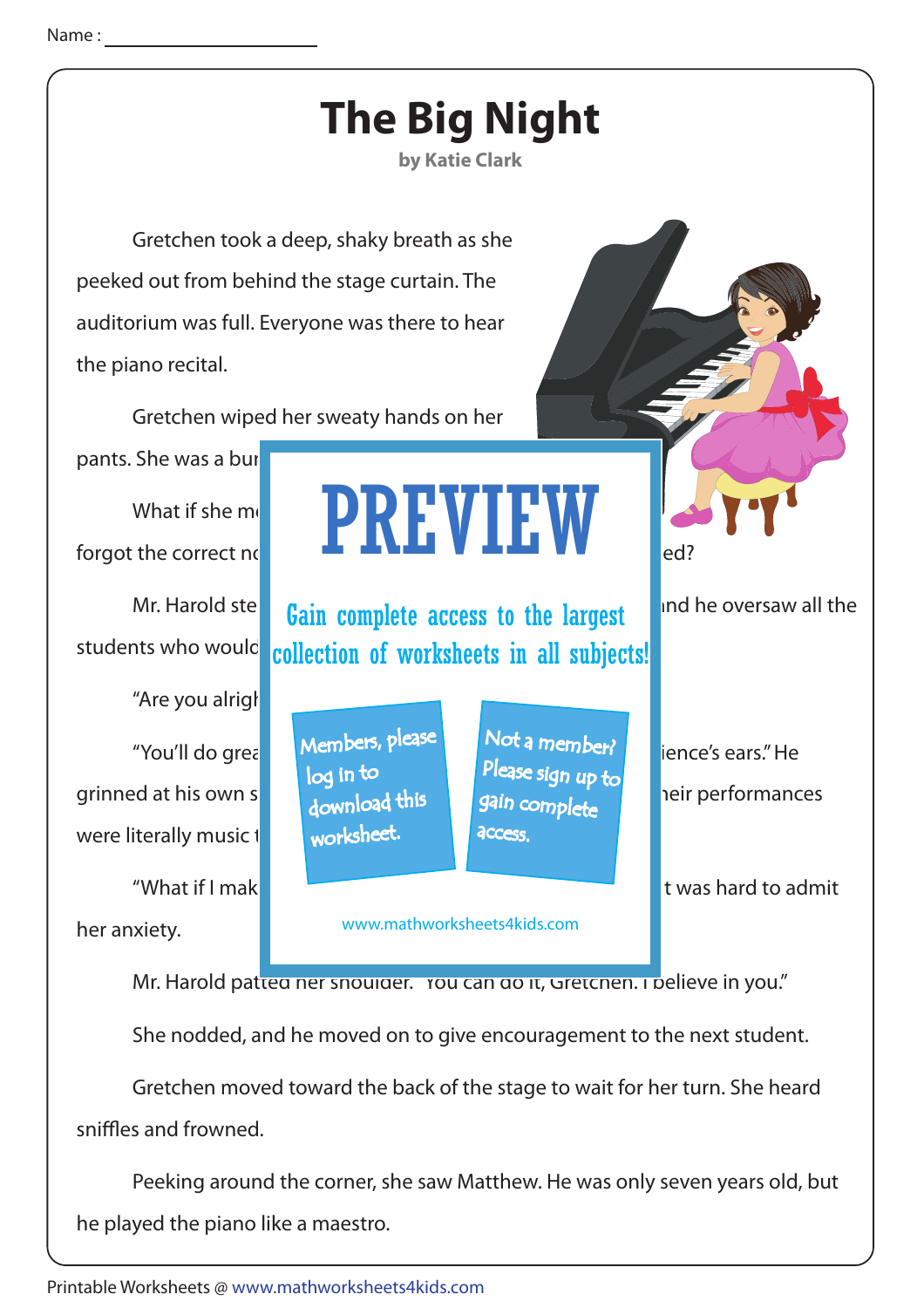Gretchen stepped toward him. "What's wrong, Matthew?"

He sniffed again and wiped his tears. "I'm scared."

 A sympathetic smile spread across Gretchen's face. "I understand. I'm nervous, too. I know you'll knock it out of the park," she said.

 As she said the words, she realized she meant them very much. Matthew always did a great job. She believed in him.

Maybe that was how Mr. Harold felt about her, too.

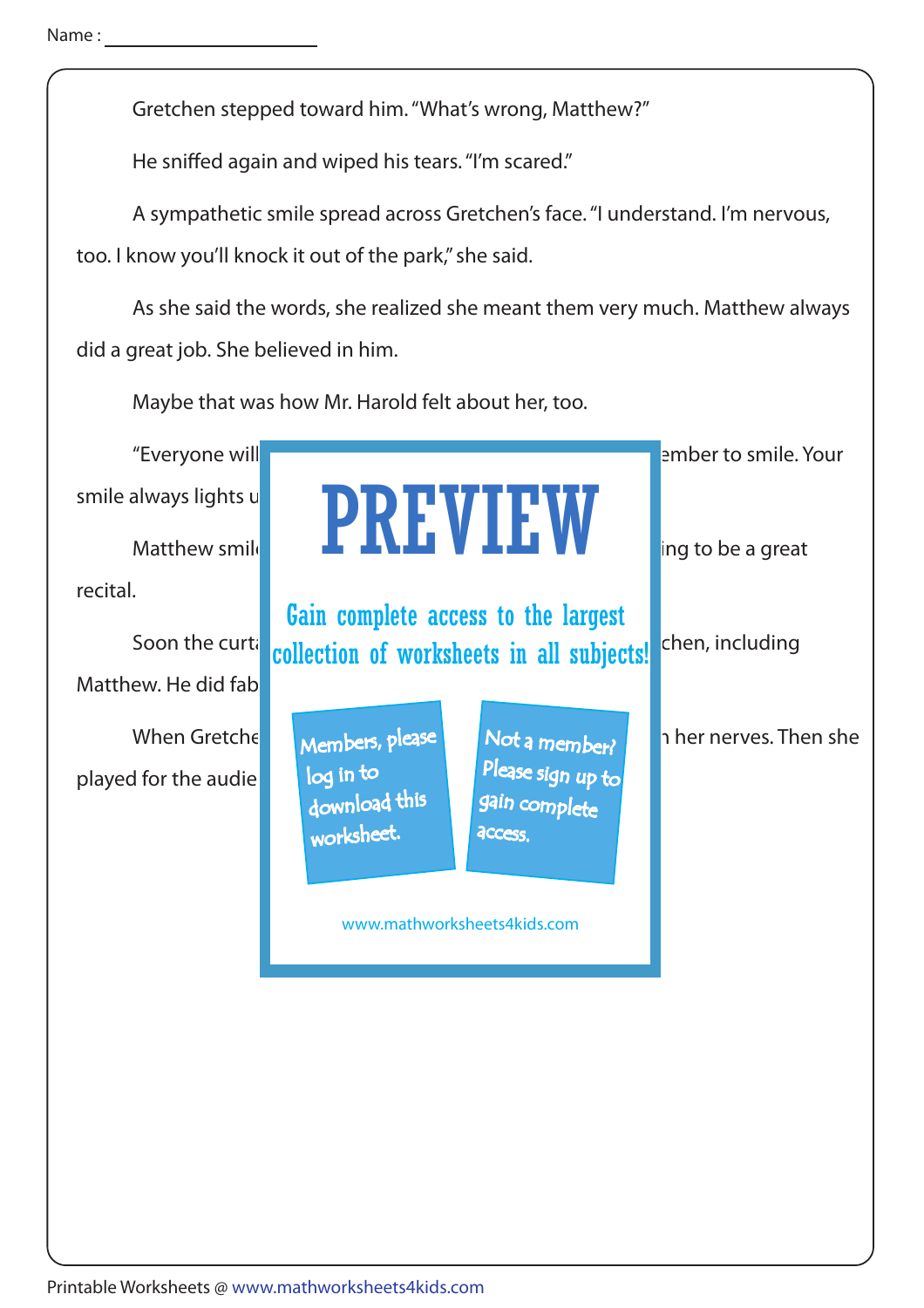